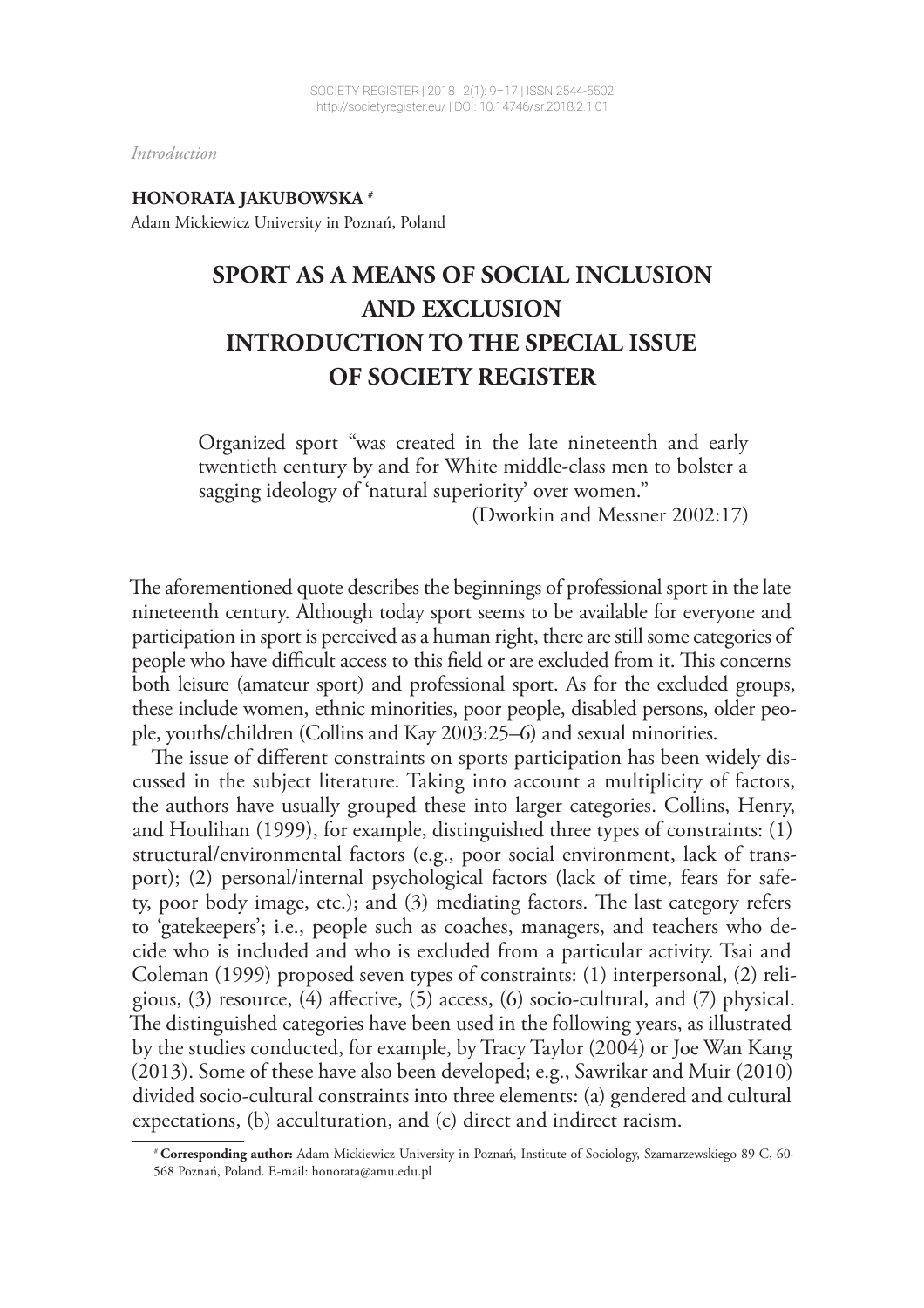People who are excluded from sports participation can be affected by different factors and multiple constraints (Collins and Kay 2003:25). For example, a disabled person can be excluded from sport because of difficult access to a sports venue, a lack of appropriate infrastructure, low self-esteem, etc. One should also note the differences within a particular excluded group; e.g., the opportunities to participate in sports activities are much greater for a white middle-class woman from Europe or North America than a black woman living in Africa or a Muslim woman living in the Near East. Therefore, an intersectional approach (Crenshaw 1991) should be applied to understand and explain exclusion from sport.

In this short introduction, it is not possible to present the unfavourable situations of each of the above-mentioned groups and the research that has been carried out about them. Without a doubt, one of the most often described categories in this context is women, who were excluded from the first modern Olympic Games in 1896 and have gradually entered into sports venues (Hargreaves 1994; Dowling 2000). Although nowadays their number in the Olympic Games is almost equal to that of men, women remain excluded or marginalized in different dimensions of the sports field. As an example, one can consider media coverage dominated by men's sport (Cooky, Messner and Musto 2015; Jakubowska 2015; Sherry, Osborne and Nicholson 2016) or women's scant presence in sports organizations (Hovden 2000; Pfister and Radtke 2009). Special attention is also given to the situation of some Muslim women who cannot participate in sports activities (neither as fans nor athletes), because they can only participate in the presence of women and/or by covering their bodies (see, for example, Benn, Pfister and Jawad  $2010$ ).

Women constitute a minority in professional sport, but they also participate in physical leisure activities less frequently than men (EU Commission 2018). Even if in some countries (e.g., the Netherlands) women's and men's participation in sport seems to be equal, one can still observe some differences in the practised activities (the number of women has risen because of the increasing popularity of fitness activities) and women's and men's exclusion from sports disciplines than have been traditionally perceived as inappropriate for one gender (Elling and Knoppers 2005).

As already mentioned, another important category is ethnicity, which not only distinguishes the sports experiences within gender categories, but also regardless of them. Black athletes were excluded from common competition, as illustrated by sports history in South Africa during the time of apartheid and in North America during segregation. Although nowadays, this form of discrimination is no longer possible, one can still observe racial discrimination in its 'hard' and 'soft' forms. White men constitute a majority among sports journalists, sports managers, club owners, and fans, even if the sports discipline is dominated itself by black athletes, as in the example of basketball or, more precisely, the NBA. Teun van Dijk (2000) describes the media as one of the 'white institutions' which reproduces racial hierarchy and dichotomy. Different forms of discrimination also concern other ethnic groups. The data from the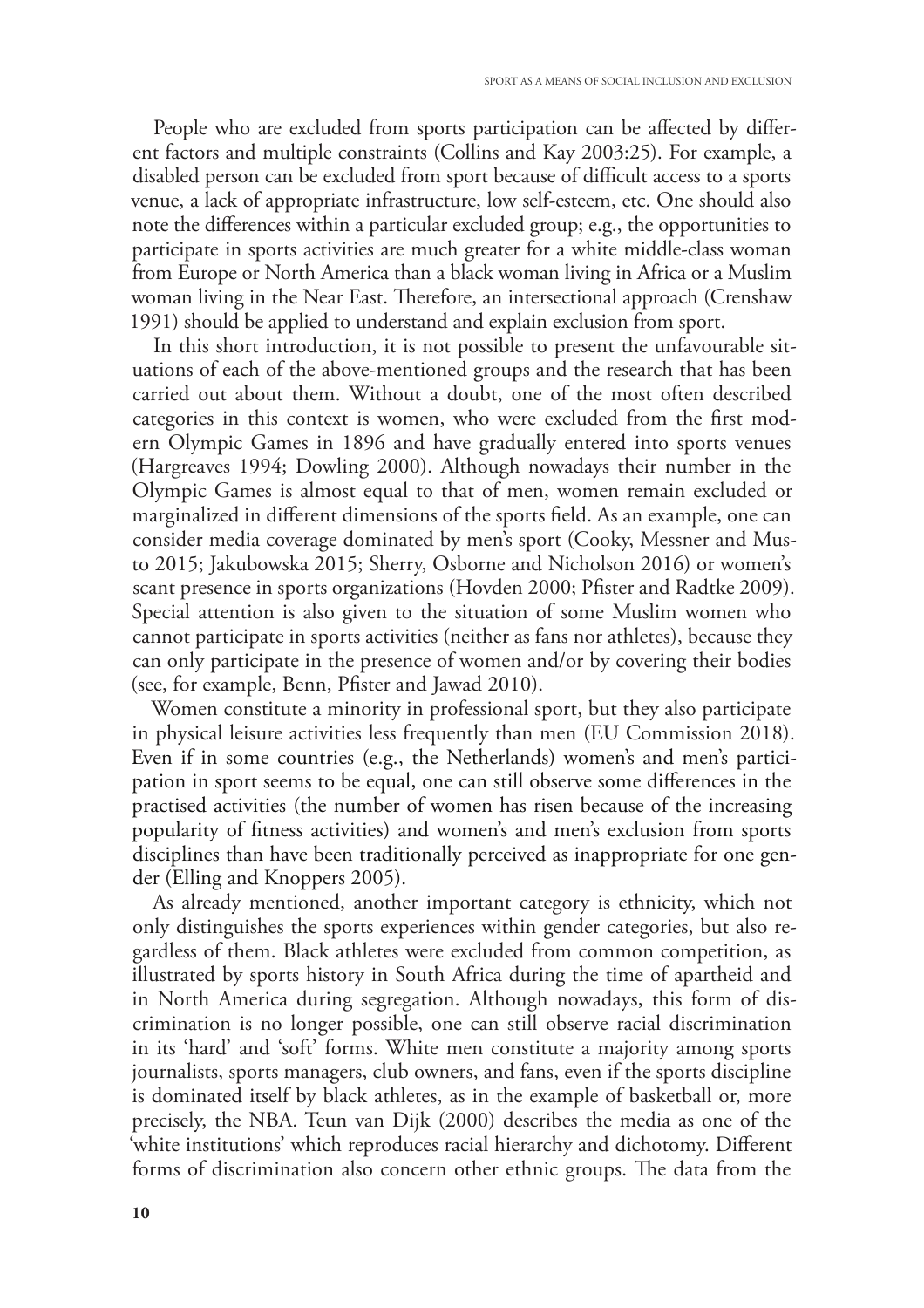report "Racism, ethnic discrimination and exclusion of migrants and minorities in sport" (FRA 2010), reveal incidents of racism, anti-Semitism, and antigypsyism in European football and basketball. On the other hand, professional sport, mainly in the case of black athletes growing up in poor families and impoverished areas, is perceived as a possibility of escape from the 'ghetto' – a way to earn money and raise personal and familial status. (Cashmore 2010; Dubrow and Adams 2010)

Another category affected by exclusion and discrimination in sport is homosexual athletes. Although sexual orientation itself cannot be a reason to exclude someone from a sport (as can be the case for gender, age, or lack of money), it still remains taboo in some sports disciplines (e.g., male football) or a label which influences an athlete's perception. Sport is perceived as a heterosexual matrix (Butler 1990) that imposes the perceptions of women and men and their relations and as a field of hegemonic masculinity reproduction (Connell 1987). Homosexual athletes, mainly men, question the gender order and the majority of them, fearing rejection and discrimination, remains in the closet. The situation of homosexual female athletes is slightly different, because they belong to two minorities: lesbians among the heterosexual majority and women in a male field (Griffin 1998; Lenskyj 2003). There are a significant number of publications that describe examples of homophobia or 'homohysteria' in sport; however, the authors have also noted some positive changes in attitudes towards homosexual athletes (Anderson 2002, 2011; McCormack 2011; McCormack and Anderson 2014). In any discussion of exclusion and inclusion in the case of this group, it is also worth mentioning The Gay Games, which have run since 1982, and the existence of LGBT sports leagues and federations. On the one hand, they have an inclusive character: lesbians and gays (as well as heterosexual athletes) can participate in sports competitions without being discriminated against. However, on the other hand, they are – to some extent – exclusive, maintaining the conviction that there is no place for homosexual athletes in heteronormative mainstream sport.

The other excluded group  $-$  disabled persons  $-$  also have their own competitions, of which the most important is the Paralympics. Contrary to the previous categories, separate games allow people with disabilities to participate in 'real' sports rivalry, win a medal, and become a champion. In competition with abled athletes, almost none of them would compete on an equal footing. The status of the Paralympics has risen (e.g., since 1988, the Paralympics have taken place in the same cities as the Olympic Games), but they still remain in the shadow of the Olympic Games, which is very well illustrated by the disparity in media coverage and the related recognizability of athletes (Rees, Robinson and Shields 2017).

The problem of exclusion of disabled persons is also visible in amateur sport. A lack of access to sports venues, sports venues unsuited to their needs, and lack of money keep a lot of disabled persons away from sports activities. The decision to not practice sport can be also related to low self-esteem and shame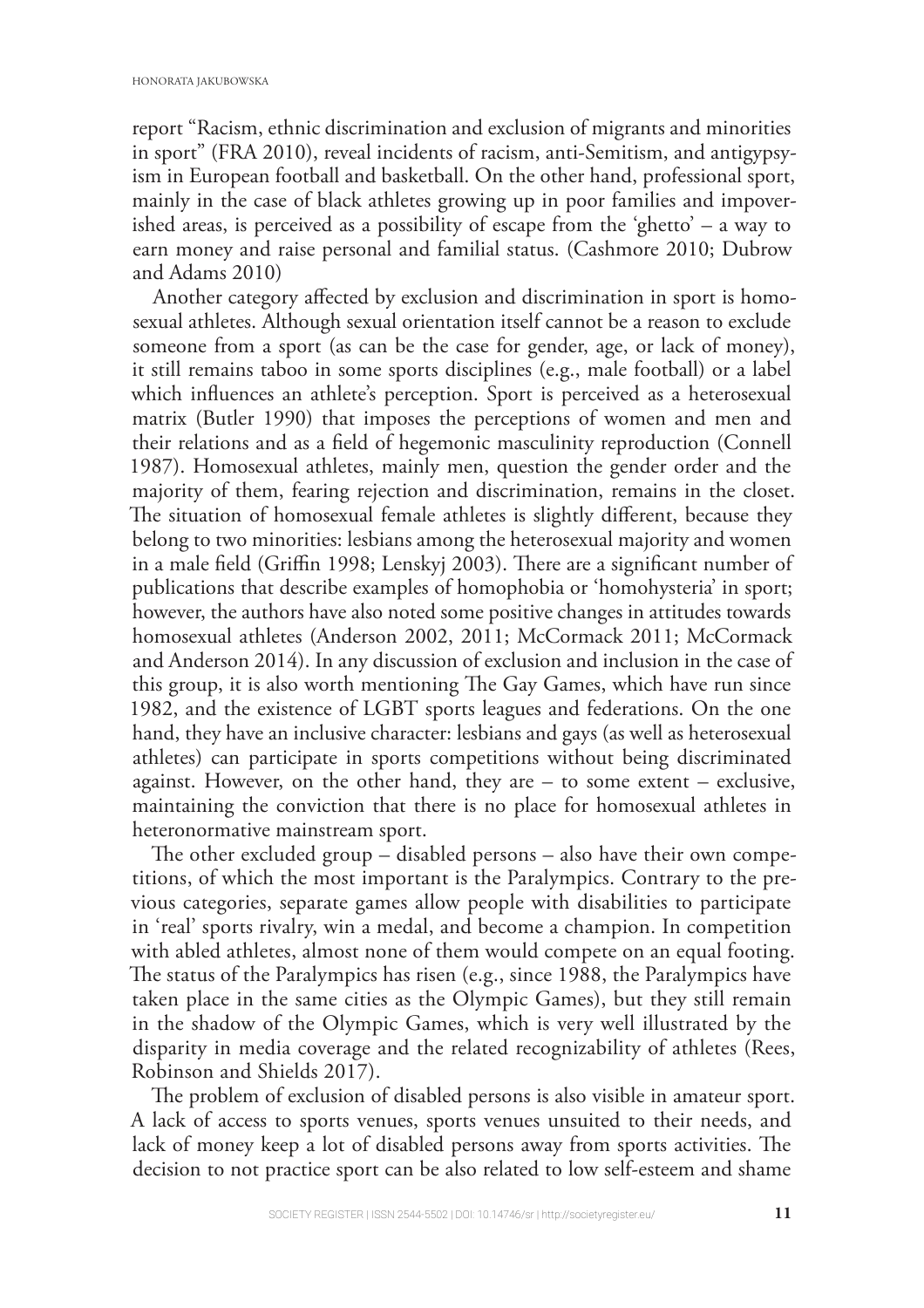about one's body, which is paradoxical when one takes into account that sport influences self-perception, perception of one's own body, and quality of life in a positive way (Hanrahan 2007; Smith and Sparkes 2008; Silva and Howe 2012). Nevertheless, a significant number of disabled persons do not have the opportunity to practice sport, which is – to a large extent – related to socio-economic conditions of individuals' lives and sports organizations.

Financial barriers are also perceived as crucial in the case of other categories; i.e., old people and children. Children's participation in sport has been considered mainly in relation to the economic status (income, social class) of their family (see, for example, White and McTeer 2012), access to physical education (see, for example, Hardman and Marshall 2000), and gender (see, for example, Pfister 2013). With regard to older people, there is usually a combination of two or more factors related to age and health, being poor, loneliness, etc. Finally, class differences are perceived as one of the main factors that influence participation in sport and exclude people from lower classes from many areas of the sports field. (Bourdieu 1979; Sugden and Tomlinson 2002; Wilson 2002; Collins and Kay 2003; Scheerder, Vanreusel and Taks 2005)

As this review has shown, different categories of people are excluded from sport or do not have the right to participate in it on an equal footing. While non-participation does not equal social exclusion because not everybody wants to practice sport (Spaaij, Magee, and Jeanes 2014), if one wants to do it and cannot, one can speak about exclusion. The right to practice sport and real opportunities to do it are very important when one considers the benefits of sports participation both for individual and collective dimensions. On the basis of literature reviews conducted by different authors, Collins and Kay  $(2003:28)$  indicate five forms of benefits:  $(1)$  personal (e.g., ensuring health, giving self-esteem); (2) social (e.g., promoting ethnic/cultural harmony, reducing alienation/loneliness); (3) economic (e.g., cost-effective health prevention; attracting new/growing businesses); (4) environmental (e.g., ensuring a sustainable environment); (5) national (e.g., integration/cultural cohesion, international influence/representation).

In the last two decades, another role of sport has been widely discussed. It has begun to be perceived "as an intervention tool in order to pursue wider, non-sporting social goals" (Giulianotti, Hognestad, and Spaaij 2016:130); e.g., peace-building, health education, and youth empowerment. Sport as a tool for promoting development and peace (SDP) was first used in areas of conflicts and poverty in the global South. It was subsequently also implemented in Europe and North America, which can be illustrated by the projects dedicated to youth (see, for example, Hartmann 2001).

The inclusive role of sport has also been noted by the European Union. In October 2016, the Council of Europe established a resolution entitled "Sport for All: A Bridge to Equality, Integration and Social Inclusion." Whereas, the role of sport in achieving suitable development goals is emphasized by the United Nations in the *2030 Agenda for Sustainable Development* and its *17 Sustainable*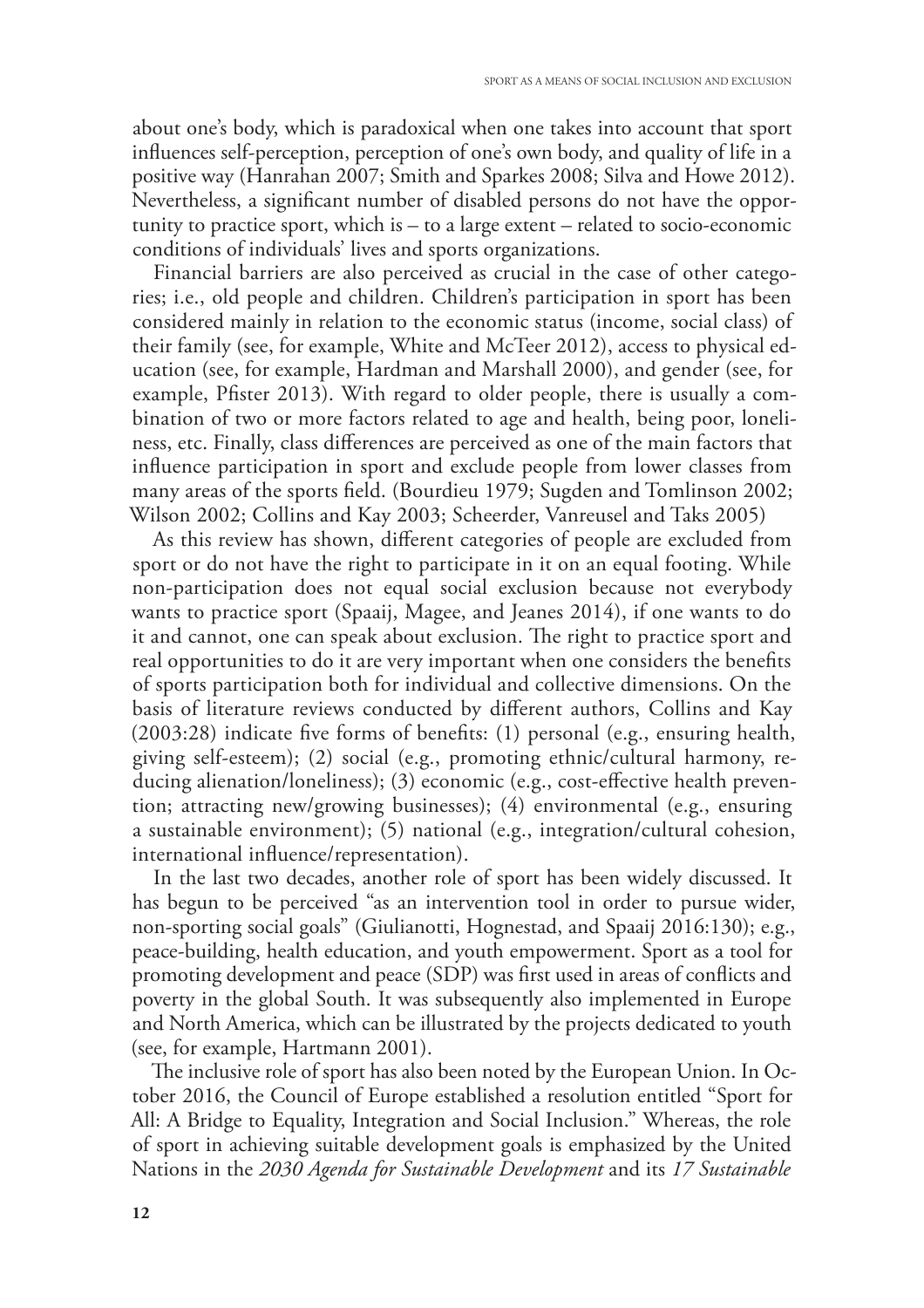*Development Goals* (UNOSDP, n.d.). Apart from governmental and intergovernmental organizations, other stakeholders of these initiatives include private businesses, non-governmental organizations (NGOs), new social movements, and campaign groups.

Therefore, sport plays an important role in the processes of social inclusion, as well as social exclusion. A number of categories of athletes and fans have been excluded from taking part in sports competitions and sports events. At the same time, sport gives opportunities to support and acknowledge marginalized individuals and groups of people, reflected in Olympic Games participation under the Olympic flag (in this context, it is noteworthy that the first ever Refugee Olympic Team took part in the Rio 2016 Olympic Games) or in football clubs' and football fans' attitudes towards refugees. Moreover, sport is perceived as a tool for social change, enabling mobility and improvement of social status for individuals and the collective. Although the issues of sport and social exclusion/ inclusion have already been analysed in a number of publications (e.g., Collins and Kay 2003; Kennett 2013; Spaaij, Magee, and Jeanes 2014), the global political situation and the socio-cultural changes in different countries constantly provide new contexts and cases for sociological analysis.

This issue consists of nine articles, followed by two books reviews. The contributions reveal that the issues of inclusion and exclusion can be analysed in very different contexts of the sports field, with relation to different sports disciplines, and different groups and countries. The authors provide analysis of their own research, analysis of secondary data, as well as theoretical frameworks and a large number of references. The topics raised and case studies analysed are predominantly very recent.

The issue begins with two articles focused on refugees and immigrants. The first one, written by Enrico Michelini, Ulrike Burrmann, Tina Nobis, Jacqueline Tuchel, and Torsten Schlesinger, analyses "Sport Offers for Refugees in Germany", focusing on organizational conditions of voluntary sport clubs (VSCs) to promote or hinder the implementation of these offers. The article is based on the analysis of interviews (n=49) conducted with people responsible for sports activities for refugees in VSCs. The results reveal the meaning of human resources within sports clubs, for the individual person and small groups. The authors also indicate formal and informal conditions that influence the implementation of sport offers.

The second article, written by Nico Bortoletto and Alessandro Porrovecchio, is a comparative study of social inclusion of immigrants by sport in Italy and France, the countries which are among the main destinations for refugees. After describing the general situation and migrant politics in the two countries, the authors present sport as a potential tool for refugees' integration/inclusion into society. The analysis of particular French and Italian case studies allows the contributors to indicate the similarities and differences in the realized practices and politics in both countries.

The next articles are focused on ethnic minorities living in Turkey and Poland. In his article, Dağhan Irak discusses Kurdish identity in the context of Turkish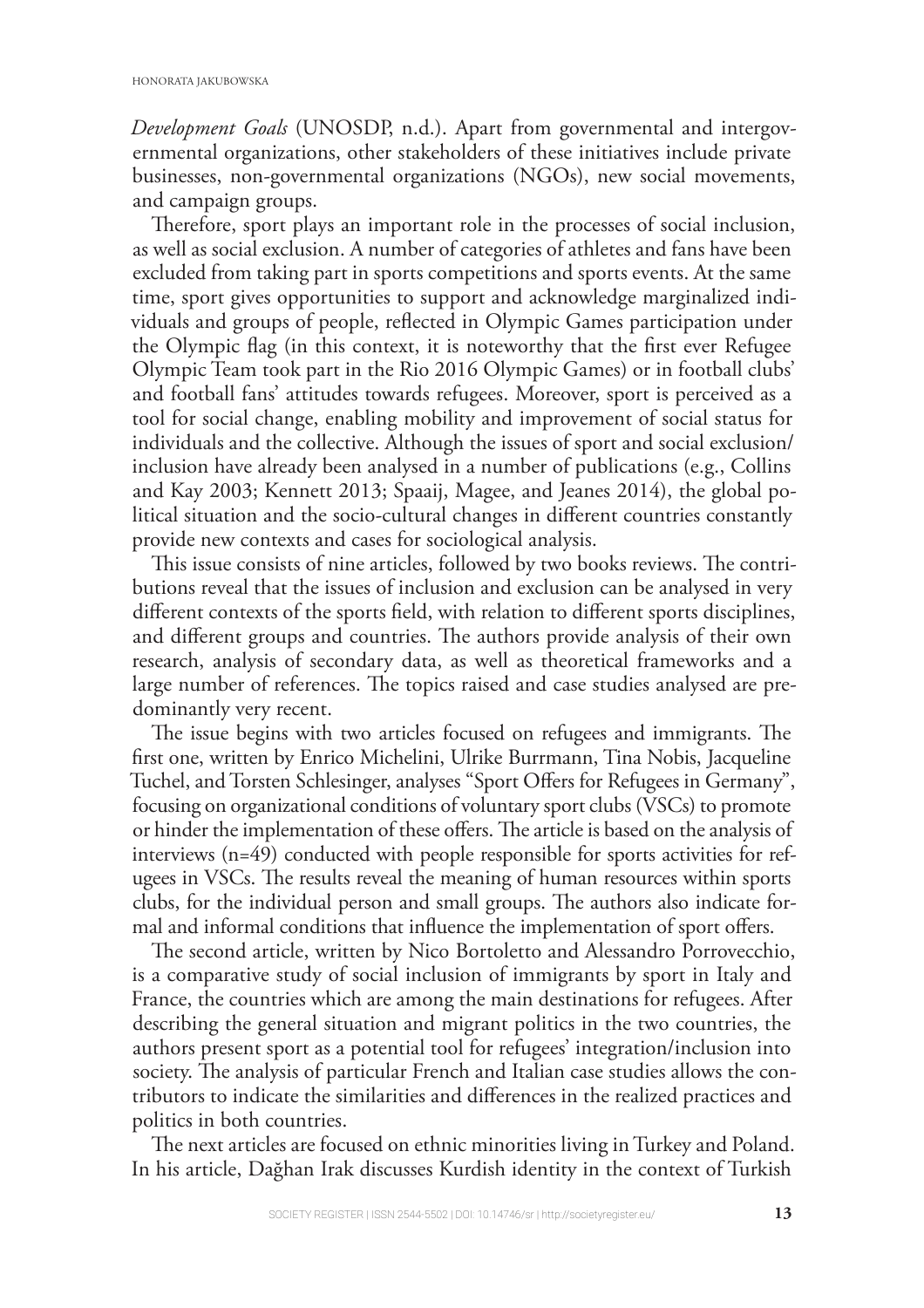sport, using the example of football club Amedspor. This analysis is made in the theoretical framework of Manuel Castells' conceptions of legitimizing, resistance, and project identities. Katarzyna Czarnota, the author of the following chapter, describes the situation of Romanian Roma living in Poland. This account provides a wider context of the analysis of local sports initiatives available to Roma children living in the Poznań encampment. Their presentation is based on the author's research and activist experience.

The fifth chapter is also focused on children, but in a totally different context. Christine Mennesson and Lucie Forté propose to extend and complete Bourdieu's concept of social classes and related *habitus* by adding the issue of gender. The intersection of gender and social class offers the opportunity to analyse the sports activities of children living in France and growing up in families with different socio-economic backgrounds. The authors describe particular case studies (e.g., boys who do not practice sport or girls practising rhythmic gymnastics) which reveal that family *habitus* has a large impact on children's sports practices. Moreover, patterns of gender construction and parents' attitudes towards gender norms should be considered to be an important element of family *habitus*.

A gender perspective is also applied in the next chapter, written by me. In the article, I analyse the discourse on the decision taken by Liberty Media, the owner of Formula One (F1), to drop so-called 'grid girls' from race weekends beginning with the 2018 season. In the theoretical framework, I refer to the second and third waves of the feminist movement and the concepts of sexual objectification and agency. The discourse on grid girls in F1 fits into the critical discourses on female (sexualized) body images in sport. Its analysis reveals that the grid girls' presence is perceived both as unsuitable for modern times, values, and the #metoo cultural climate, but also as 'normal' and a 'good tradition.'

The next article, prepared by Emőke Török, is based on a survey conducted among youth athletes between the ages of 15 and 29 from Budapest and the region around it in Hungary. The author begins her contribution by presenting differentiated impacts of sports activities on both the individual and society. She also notes that in the National Sports Strategy, the role of sport as a tool to promote the inclusion of socially disadvantaged groups is emphasized. The analysis of the survey results reveals that although being a member of a sports club has positive impacts on a youth's life, low income and low education are the main factors which limit access to sport and its benefits.

In the following article, "Sport Organizations and Environmental Pressures: An Institutional Analysis", its author, Dobrosław Mańkowski, analyses the exclusion of voluntary, non-profit sport organizations from sports competitions in elite sport. He describes how the processes of bureaucratization, professionalization, and commercialization have changed the sports environment and transformed extant organizations into formal organizations with professional staff. In the last section of his paper, the author presents an alternative way to perceive volunteers in the sports industry.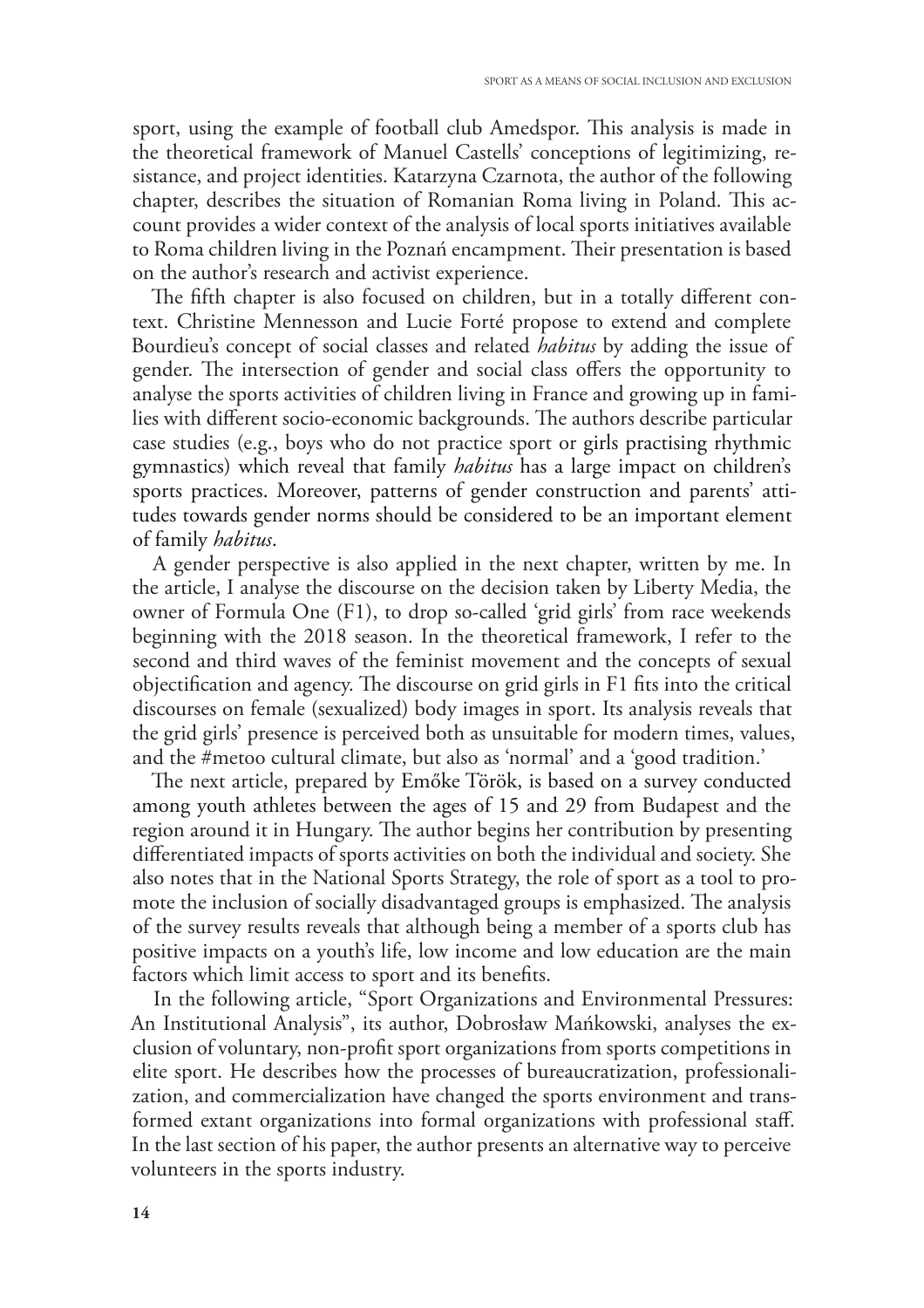Dagmara Kostrzewska, an early-stage researcher, prepared the article "Effects" of Sport in Resocialization of Minors". Her contribution is based on a desk research analysis and personal observations during her two-year service as a probation officer. Its main aim is to show how participation in sports activities changes the behaviour of young and socially maladjusted people. Therefore, sports is perceived here as a tool of resocialization.

The issue is completed by two book reviews. Both of these are related to the main subject discussed in all articles. Kacper Madej reviewed the book *Sport,*  Leisure and Social Justice, edited by Jonathan Long, Thomas Fletcher, and Beccy Watson (2017), while Jacek Burski reviewed Sine Agergaard's book entitled *Rethinking Sports and Integration. Developing a Transnational Perspective on Migrants and Descendants in Sports* (2018).

\*\*\*

I would like to thank all the authors for their contributions. We have shown that sport as a tool of social inclusion and exclusion has a lot of meaning and can be analysed in many differentiated contexts and meanings. I am very glad that we have managed to gather research and case studies from different countries and parts of Europe. I consider this issue to be our common publication and I look forward to further opportunities to cooperate with these academics.

I would like to extend special thanks to Mariusz Baranowski, the journal's editor-in-chief, who gave me a chance to prepare this issue and supported its creation from start to finish.

## **REFERENCES**

- Anderson, Eric. 2002. "Openly Gay Athletes: Contesting Hegemonic Masculinity in a Homophobic Environment." *Gender and Society* 16(6): 860–877.
- Anderson, Eric. 2011. "Inclusive Masculinities of University Soccer Players in the American Midwest." *Gender and Education* 6: 729-744. DOI: 10.1080/09540253.2010.528377
- Benn Tansin, Pfister, Gertrud and Haifaa Jawad (eds.). 2010. *Muslim Women and Sport*. London and New York: Routledge.
- Bourdieu, Pierre. 1979. *La distinction: critique sociale du jugement*. Paris: Les Editions de Minuit.
- Butler, Judith. 1990. *Gender Trouble. Feminism and Subversion of Identity.* New York: Routledge.
- Cashmore, Ellis. 2010. *Making Sense of Sports* (5th edition). New York: Routledge.
- Collins, Michael F. and Tess Kay. 2003. *Sport and Social Exclusion*. London: Routledge.
- Collins, Michael F., Henry, Ian P. and Barrie M.J. Houlihan. 1999. *Sport and social exclusion.* Report to Policy Action Team 10 London: DCMS.
- Connell, Raewyn W.1987. *Gender and Power*. Stanford, CA: Stanford University Press.
- Cooky Cheryl, Messner, Michael A. and Michela Musto. 2015. "'It's dude time!' A quarter century of excluding women's sports in televised news and highlight shows." *Communication & Sport 3(3)*: 261–287. DOI: 10.1177/2167479515588761
- Crenshaw, Kimberle. 1991. "Mapping the Margins: Intersectionality, Identity Politics, and Violence against Women of Color." *Stanford Law Review* 43 (6): 1241–99. DOI: 10.2307/1229039
- van Dijk, Teun. 2000. "New(s) Racism: A Discourse Analytical Approach". Pp. 33-49. In *Ethnic Minorities and the Media*, edited by S. Cottle. Milton Keynes: Open University Press.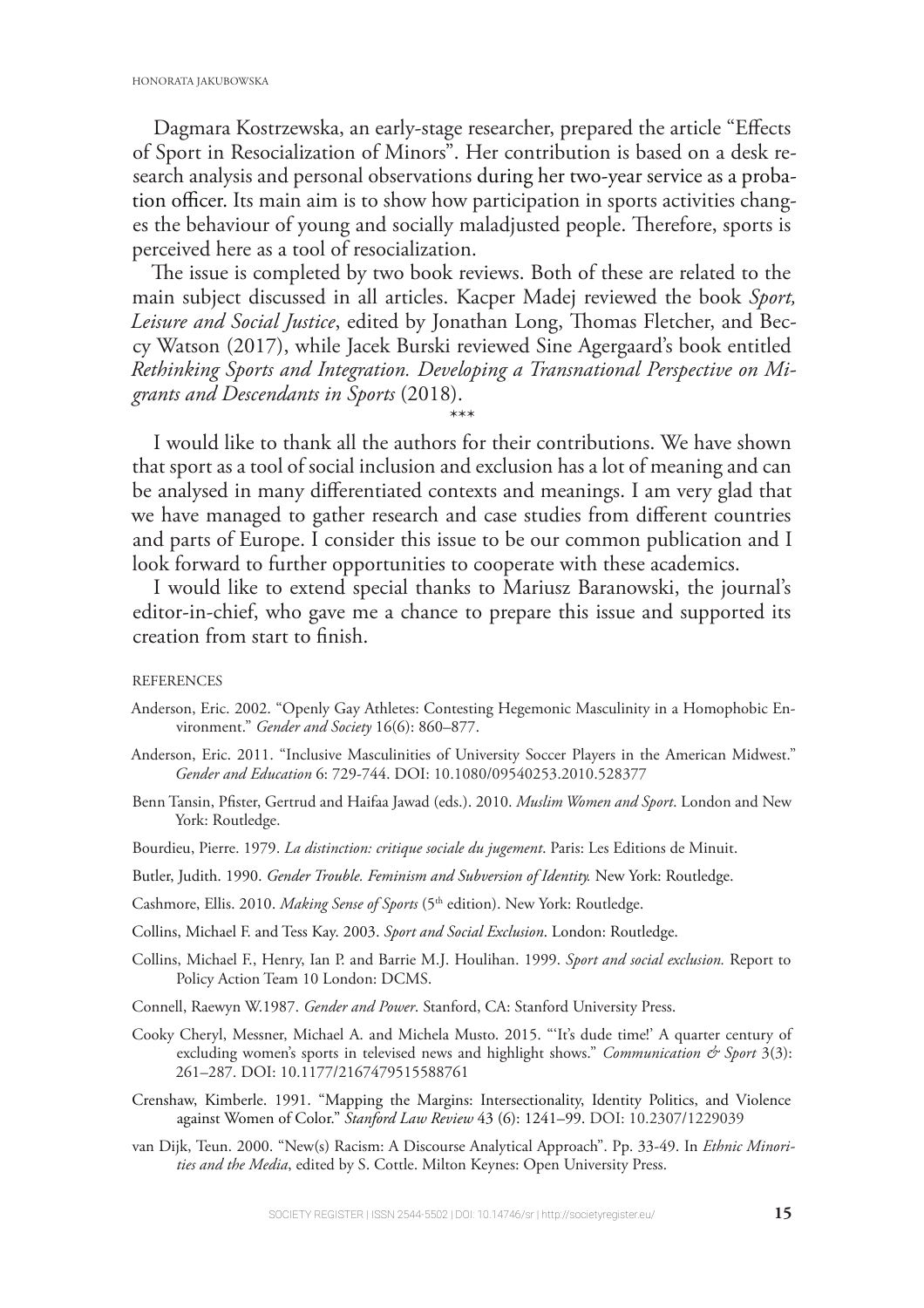- Dowling, Colette. 2000. *The Frailty Myth: Redefi ning the Physical Potential of Women and Girls*, New York: Random House.
- Dubrow, Joshua K. and Jimi Adams. 2010. "Hoop inequalities: Race, class and family structure background and the odds of playing in the National Basketball Association." *International Review for the Sociology of Sport* 47(1): 43-59. DOI: 10.1177/1012690210384660
- Dworkin Shari L., Messner Michael A. 2002. "Just do… what? Sport, bodies, gender*.*" Pp. 17-29. In *Gen*der and Sport: A Reader, edited by S. Scraton and A. Flintoff, London: Routledge.
- Elling, Agnes and Annelies Knoppers. 2005. "Sport, Gender and Ethnicity: Practises of Symbolic Inclusion/Exclusion**".** *Journal of Youth and Adolescence* 34(3): 257-268. DOI: 10.1007/s10964-005- 4311-6
- EU Commission 2018. "Special Eurobarometer 472. Sport and Physical Activity." Retrieved July 13, 2018 (http://ec.europa.eu/commfrontoffice/publicopinion/index.cfm/ResultDoc/download/Document-Ky/82432).
- FRA, 2010. "Racism, ethnic discrimination and exclusion of migrants and minorities in sport." Retrieved July 13, 2018 (http://fra.europa.eu/en/publication/2012/racism-ethnic-discrimination-and-exclusion-migrants-and-minorities-sport-situation)
- Giulianotti, Richard, Hognestad, Hans and Ramón Spaaij. 2016. "Sport for development and peace: Power, politics, and patronage." *Journal of Global Sport Management* 1(3-4): 129-141. DOI: 10.1080/24704067.2016.1231926
- Griffin, Pat. 1998. *Strong Women, Deep Closets: Lesbians and Homophobia in Sport*. Champaign, IL.: Human Kinetics.
- Hanrahan**,** Stephanie J. 2007. Athletes with Disabilities. Pp. 845-858. In *Handbook of Sport Psychology*, edited by G. Tenenbaum, R.C. Eklund. Hoboken, NJ: John Wiley and Sons, Inc.
- Hardman, Ken and Joe Marshall. 2000. *A worldwide survey of the state and status of school PE.* Manchester: Manchester University.
- Hargreaves, Jennifer. 1994. *Sporting Females. Critical Issues in the History and Sociology of Women's Sports*. London: Routledge.
- Hartmann, Douglas. 2001. "Notes on Midnight Basketball and the Cultural Politics of Race and At-Risk Urban Youth." *Journal of Sport and Social Issues* 25: 339-371. DOI: 10.1177/0193723501254002
- Hovden, Jorid. 2000. "'Heavyweight' men and younger women? The gendering of selection processes in Norwegian sport organizations." *NORA: Nordic Journal of Feminist and Gender Research* 8(1): 17–32. DOI: 10.1080/080387400408035
- Jakubowska, Honorata. 2015. "Are women still the 'other sex': gender and sport in the Polish mass media." *Sport in Society: Cultures, Commerce, Media, Politics* 18(2): 168-185. DOI: 10.1080/17430437.2013.854464
- Kang, Joe Wan. 2013. "Perceived Constraints on Sport Participation among Young Koreans in Australia." *International Journal of Sport and Health Sciences* 7(5): 1321-1327.
- Kennett, Chris. 2013. *The Evaluation of Sport and Social Inclusion Policy Programmes*. Routledge Handbook of Sports Policy. Abingdon: Routledge.
- Lenskyj, Helene. 2003. *Out on the Field: Gender, Sport and Sexualities.* Toronto: Women's Press of Canada.
- McCormack, Mark. 2011. "Hierarchy Without Hegemony: Locating Boys in an Inclusive School Setting*.*" *Sociological Perspectives* 1: 83–101.
- McCormack, Mark and Eric Anderson. 2014. "Homohysteria: Definitions, Context and Intersectionality." *Sex Roles* 3: 152–158. DOI: 10.1007/s11199-014-0401-9
- Pfister, Gertud. 2013. "Gender and sport empirical data and theoretical considerations". Człowiek i *Społeczeństwo* XXXVI(1): 39-56.
- Pfister, Gertrud and Sabine Radtke. 2009. "Sport, women and leadership: Results of a project on executives in German sports organizations." *European Journal of Sport Science* 9: 229–243. DOI: